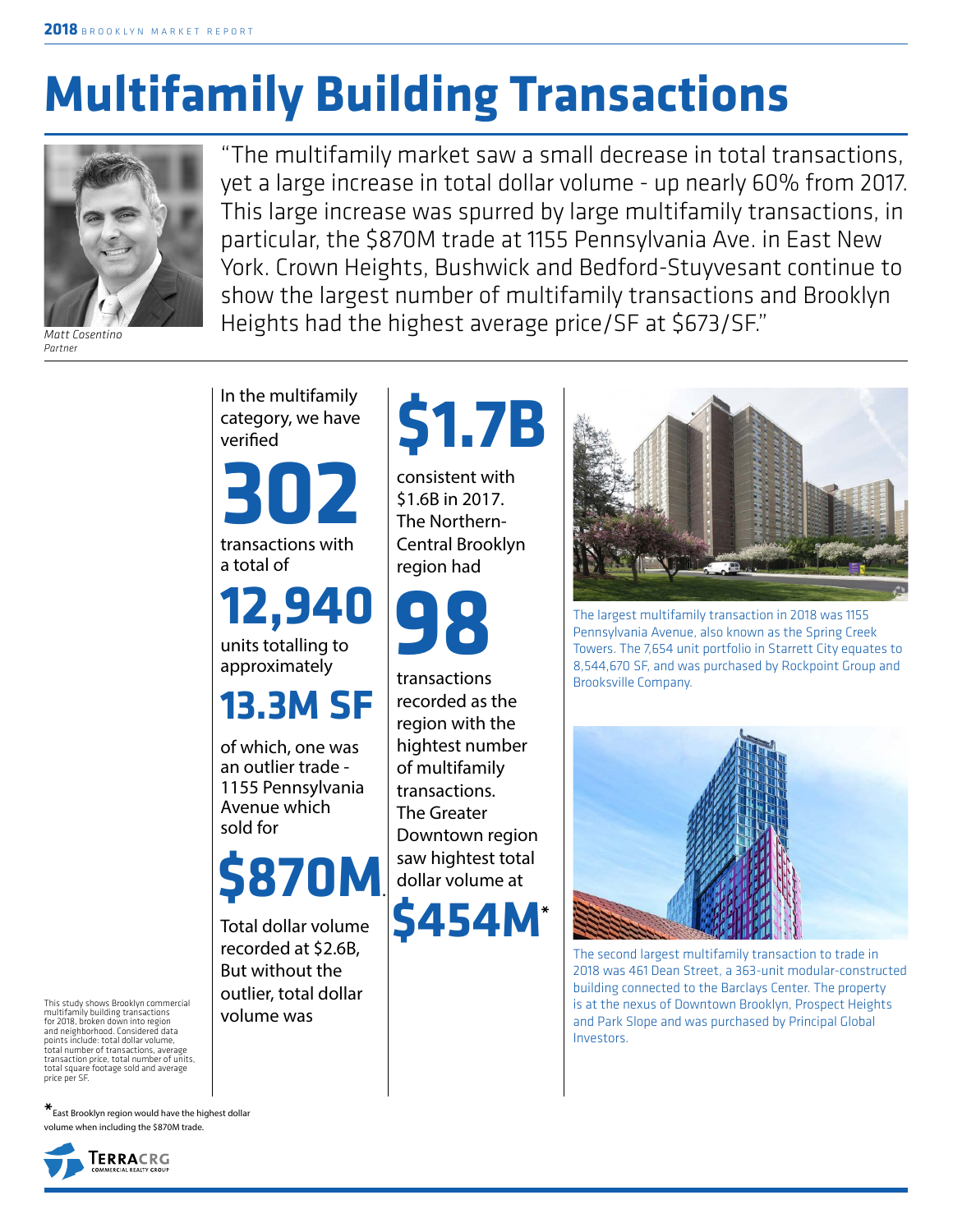### **Multifamily**

| Region                           | Neighborhood         | <b>Dollar Volume</b> | <b>Total</b><br><b>Transactions</b> | Avg.<br>Transaction | <b>Total Units</b> | Avg. P/Unit** | <b>Total SF</b> | Avg. PPSF* |
|----------------------------------|----------------------|----------------------|-------------------------------------|---------------------|--------------------|---------------|-----------------|------------|
| <b>Central Brooklyn</b>          | Borough Park         | \$94,020,510         | $\overline{7}$                      | \$13,431,501        | 397                | \$236,827     | 353,959         | \$266      |
|                                  | East Flatbush        | \$123,683,500        | 20                                  | \$6,184,175         | 579                | \$213,616     | 556,874         | \$222      |
|                                  | Flatbush             | \$10,710,000         | 2                                   | \$5,355,000         | 45                 | \$238,000     | 51,640          | \$207      |
|                                  | Flatlands            | \$7,500,000          | 1                                   | \$7,500,000         | 24                 | \$312,500     | 29,152          | \$257      |
|                                  | Kensington           | \$90,452,400         | 8                                   | \$11,306,550        | 292                | \$309,768     | 314,123         | \$288      |
|                                  | Midwood              | \$25,700,000         | 3                                   | \$8,566,667         | 89                 | \$288,764     | 93,300          | \$275      |
|                                  | Lefferts Gardens     | \$5,262,000          | 3                                   | \$1,754,000         | 19                 | \$276,947     | 15,700          | \$335      |
|                                  | Prospect Park South  | \$72,201,090         | 6                                   | \$12,033,515        | 293                | \$246,420     | 273,344         | \$264      |
|                                  | <b>Total/Average</b> | \$429,529,500        | 50                                  | \$8,590,590         | 1738               | \$247,140     | 1,688,092       | \$254      |
| <b>East Brooklyn</b>             | Brownsville          | \$3,885,000          | З                                   | \$1,295,000         | 23                 | \$171,500     | 18,486          | \$210      |
|                                  | Cypress Hills        | \$12,355,000         | 4                                   | \$3,088,750         | 74                 | \$148,779     | 59,605          | \$207      |
|                                  | East New York        | \$890,226,395        | $12 \overline{ }$                   | \$74,185,533        | 7758               | \$176,286     | 8,627,908       | \$103 C    |
|                                  | <b>Total/Average</b> | \$906,466,395        | 19                                  | \$47,708,758        | 7855               | \$169,740     | 8,705,999       | \$104      |
| <b>Greater Downtown Brooklyn</b> | Boerum Hill          | \$9,900,000          | 4                                   | \$2,475,000         | 33                 | \$300,000     | 22,566          | \$439      |
|                                  | Brooklyn Heights     | \$43,020,000         | 6                                   | \$7,170,000         | 68                 | \$632,647     | 63,876          | \$673      |
|                                  | Carroll Gardens      | \$12,750,000         | 4                                   | \$3,187,500         | 31                 | \$411,290     | 23,362          | \$546      |
|                                  | Clinton Hill         | \$17,200,000         | 3                                   | \$5,733,333         | 35                 | \$491,429     | 30,580          | \$562      |
|                                  | Cobble Hill          | \$22,100,000         | 3                                   | \$7,366,667         | 44                 | \$502,273     | 37,816          | \$584      |
|                                  | Columbia Waterfront  | \$4,700,000          | $\overline{2}$                      | \$2,350,000         | 16                 | \$293,750     | 12,132          | \$387      |
|                                  | Fort Greene          | \$6,975,000          | З                                   | \$2,325,000         | 24                 | \$290,625     | 13,350          | \$522      |
|                                  | Gowanus              | \$2,550,000          | $\mathbf{1}$                        | \$2,550,000         | 8                  | \$318,750     | 5,868           | \$435      |
|                                  | Park Slope           | \$74,072,571         | 14                                  | \$5,290,898         | 142                | \$521,638     | 122,916         | \$603      |
|                                  | Prospect Heights     | \$258,350,000        | 10                                  | \$25,835,000        | 544                | \$474,908     | 486,460         | \$531      |
|                                  | Red Hook             | \$2,375,000          | $\mathbf{1}$                        | \$2,375,000         | 8                  | \$296,875     | 5,548           | \$428      |
|                                  | <b>Total/Average</b> | \$414,552,214        | 51                                  | \$8,901,815         | 953                | \$476,383     | 824,474         | \$551      |
| North Brooklyn                   | East Williamsburg    | \$29,216,000         | 11                                  | \$2,656,000         | 67                 | \$436,060     | 48,291          | \$605      |
|                                  | Greenpoint           | \$38,088,884         | 14                                  | \$2,720,635         | 99                 | \$384,736     | 74,548          | \$511      |
|                                  | Williamsburg         | \$44,275,000         | 8                                   | \$5,534,375         | 101                | \$438,366     | 73,409          | \$603      |
|                                  | <b>Total/Average</b> | \$111,579,884        | 33                                  | \$3,381,209         | 267                | \$417,902     | 196,248         | \$569      |
| <b>North-Central Brooklyn</b>    | Bedford-Stuyvesant   | \$114,803,203        | 26                                  | \$4,415,508         | 351                | \$327,075     | 265,729         | \$432      |
|                                  | <b>Bushwick</b>      | \$58,815,000         | 29                                  | \$2,028,103         | 189                | \$311,190     | 162,351         | \$362      |
|                                  | Crown Heights        | \$160,939,999        | 30                                  | \$5,364,667         | 500                | \$321,880     | 485,927         | \$331      |
|                                  | Ocean Hill           | \$20,835,000         | 13                                  | \$1,602,692         | 98                 | \$212,602     | 86,123          | \$242      |
|                                  | <b>Total/Average</b> | \$355,393,202        | 98                                  | \$3,626,461         | 1138               | \$312,296     | 1,000,130       | \$355      |
| <b>South Brooklyn</b>            | Gravesend            | \$20,776,800         | 6                                   | \$3,462,800         | 77                 | \$269,829     | 81,298          | \$256      |
|                                  | Sheepshead Bay       | \$88,410,000         | 6                                   | \$14,735,000        | 317                | \$278,896     | 316,564         | \$279      |
|                                  | <b>Total/Average</b> | \$109,186,800        | 12                                  | \$9,098,900         | 394                | \$277,124     | 397,862         | \$274      |
| <b>West Brooklyn</b>             | Bath Beach           | \$6,250,000          | 3                                   | \$2,083,333         | 37                 | \$168,919     | 26,640          | \$235      |
|                                  | Bay Ridge            | \$25,579,000         | 5                                   | \$5,115,800         | 91                 | \$281,088     | 78,735          | \$325      |
|                                  | Bensonhurst          | \$17,110,000         | $\overline{7}$                      | \$2,444,286         | 70                 | \$244,429     | 57,861          | \$296      |
|                                  | Dyker Heights        | \$1,680,000          | $\mathbf{1}$                        | \$1,680,000         | 6                  | \$280,000     | 4,800           | \$350      |
|                                  | Fort Hamilton        | \$8,025,000          | $\mathbf{1}$                        | \$8,025,000         | 40                 | \$200,625     | 23,600          | \$340      |
|                                  | Greenwood Heights    | \$6,280,000          | 3                                   | \$2,093,333         | 20                 | \$314,000     | 12,700          | \$494      |
|                                  | Sunset Park          | \$31,610,000         | 17                                  | \$1,859,412         | 122                | \$259,098     | 87,944          | \$359      |
|                                  | Windsor Terrace      | \$108,400,000        | 2                                   | \$54,200,000        | 209                | \$518,660     | 252,876         | \$429      |
|                                  | <b>Total/Average</b> | \$204,934,000        | 39                                  | \$5,254,718         | 595                | \$344,427     | 545,156         | \$376      |
| <b>Brooklyn Wide</b>             |                      | \$2,571,082,352      | 302                                 | \$8,513,518         | 12940              | \$198,693     | 13,357,961      | \$192 ©    |

\* Price per Square Foot / \*\* Price per Unit

Excluding \$870M trade from East Brooklyn - \$228/SF | \$183,351/unit **\***

Excluding \$870M trade from East Brooklyn - \$353/SF | \$321,882/unit **\***